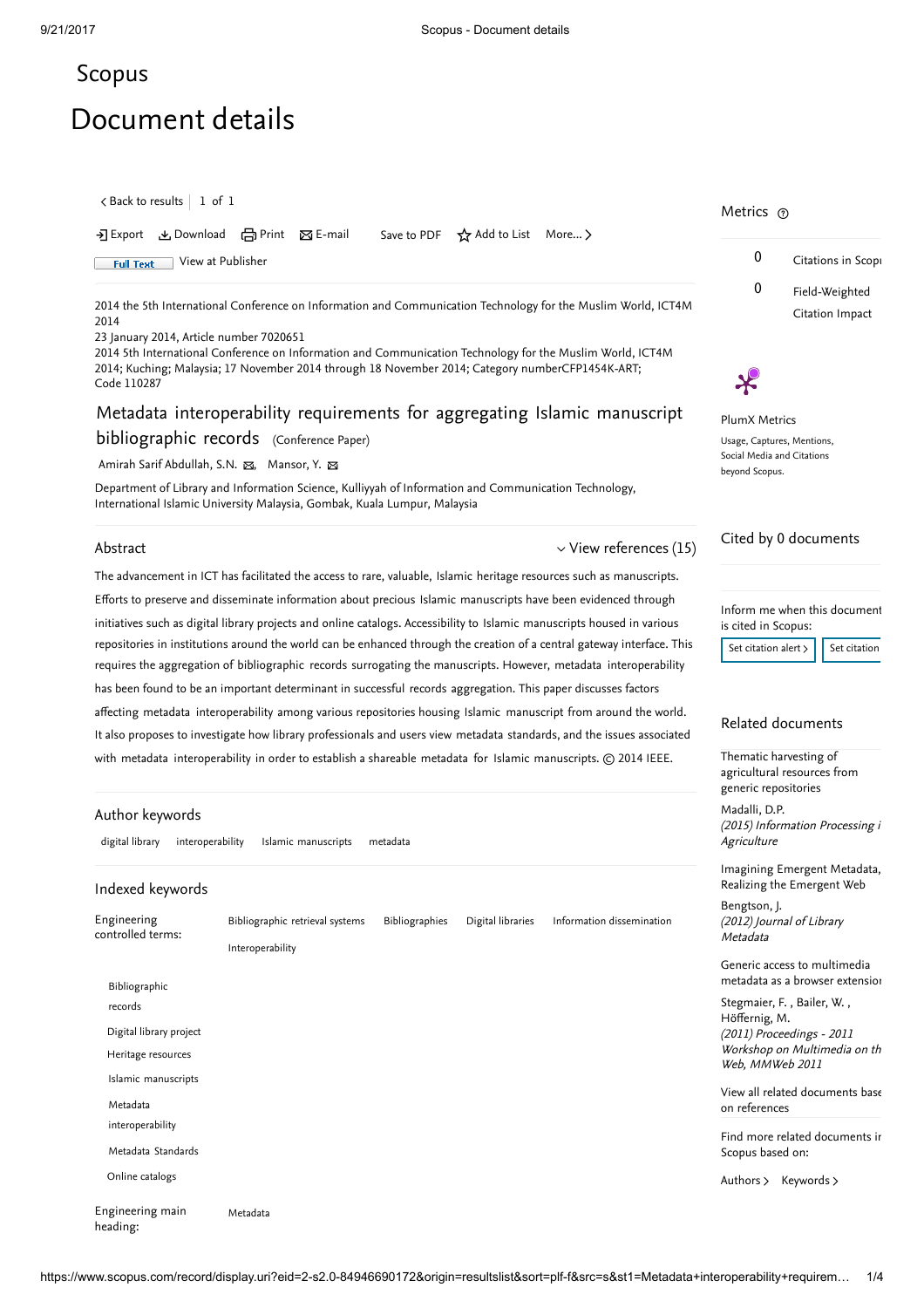9/21/2017 Scopus - Document details

<span id="page-1-0"></span>

| Proceeding                                         | ISBN: 978-147996242-6<br>Source Type: Conference<br>Original language: English                                                                                                                                        | DOI: 10.1109/ICT4M.2014.7020651<br>Document Type: Conference Paper<br>Sponsors:<br>Publisher: Institute of Electrical and Electronics<br>Engineers Inc. |                     |  |  |
|----------------------------------------------------|-----------------------------------------------------------------------------------------------------------------------------------------------------------------------------------------------------------------------|---------------------------------------------------------------------------------------------------------------------------------------------------------|---------------------|--|--|
| View in search results format ><br>References (15) |                                                                                                                                                                                                                       |                                                                                                                                                         |                     |  |  |
| All                                                | Print 図 E-mail<br>Export                                                                                                                                                                                              | Save to PDF                                                                                                                                             | Create bibliography |  |  |
| 1                                                  | Khan, M.P.S.<br>Islamic manuscripts<br>(2008) World Congress of Muslim Librarian & Information Scientists, 25th-27th<br>November Kuala Lumpur, 2008                                                                   |                                                                                                                                                         |                     |  |  |
| 2                                                  | (2008) Princeton Digital Library of Islamic Manuscripts<br>Introduction. Retrieved on July 4, 2014 from<br>http://hbrary.princeton.edu/projects/islamic/introduction.html                                             |                                                                                                                                                         |                     |  |  |
| 3                                                  | Islamic Manuscripts at Michigan, (N. D.). Introduction<br>Retrieved on July 4, 2014 from<br>http://www1ib.umich.edu/islamic                                                                                           |                                                                                                                                                         |                     |  |  |
| 4                                                  | Ding, C.M.<br>Access to Malay manuscripts<br>(1987) Bijdragen Tot de Taal-Land-EnVolkenkunde, 143, pp. 425-451. Cited 5 times.                                                                                        |                                                                                                                                                         |                     |  |  |
| 5                                                  | Sahm, J., Yahya, Y., Rashid, N.R.M., Othman, S., Mohd, M.<br>DigLib: Gateway to digital libraries and searchable databases. The international<br>(2008) Journal of Learning, 14, pp. 7-15.                            |                                                                                                                                                         |                     |  |  |
| 6                                                  | Foulonneau, M., Riley, J.<br>(2008) Metadata for Digital Resources. Cited 5 times.<br>Chandos: Oxford"chandos Publishing                                                                                              |                                                                                                                                                         |                     |  |  |
| 7                                                  | Sarkar, P., Mukhopadhyay, P.<br>Designing a single-window search service for electronic theses and dissertations through metadata<br>harvesting<br>(2010) Annals of Library and Information Studies, 57, pp. 356-364. |                                                                                                                                                         |                     |  |  |
| 8                                                  | Duval, E.<br>Metadata standards: What, who & why                                                                                                                                                                      |                                                                                                                                                         |                     |  |  |
|                                                    | (2001) Journal of Universal Computer Science, 7 (7), pp. 591-601. Cited 23 times.                                                                                                                                     |                                                                                                                                                         |                     |  |  |
| 9                                                  | Park, J.-R., Tosaka, Y.<br>Metadata creation practices in digital repositories and collections: Schemata, selection<br>criteria, and interoperability                                                                 |                                                                                                                                                         |                     |  |  |
|                                                    | (2010) Information Technology and Libraries, 29 (3), pp. 104-116. Cited 33 times.<br>View at Publisher                                                                                                                |                                                                                                                                                         |                     |  |  |
|                                                    |                                                                                                                                                                                                                       |                                                                                                                                                         |                     |  |  |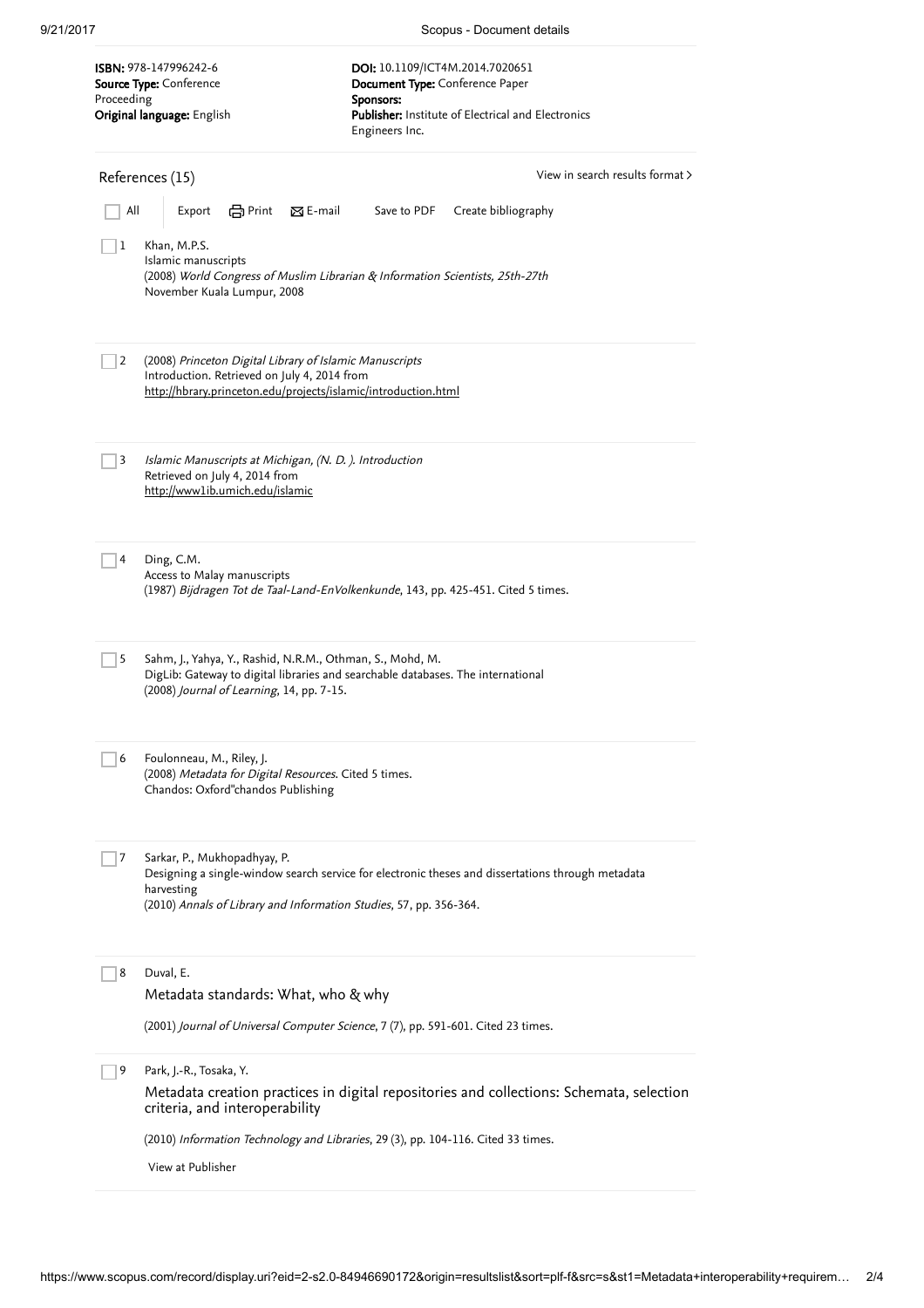|                                                                                    | 10 Sarip, M.H.B., Yahya, Y.<br>Digital libraries interoperability issues<br>2009, 2, art. no. 5254718, pp. 329-332.<br>ISBN: 978-142444913-2<br>doi: 10.1109/ICEEI.2009.5254718<br>View at Publisher                                                                                                    | (2009) Proceedings of the 2009 International Conference on Electrical Engineering and Informatics, ICEEI |                         |  |  |  |  |  |
|------------------------------------------------------------------------------------|---------------------------------------------------------------------------------------------------------------------------------------------------------------------------------------------------------------------------------------------------------------------------------------------------------|----------------------------------------------------------------------------------------------------------|-------------------------|--|--|--|--|--|
| 11                                                                                 | Alemu, G., Stevens, B., Ross, P.<br>Towards a conceptual framework for user-driven semantic metadata interoperability in<br>digital libraries: A social constructivist approach<br>(2012) New Library World, 113 (1), pp. 38-54. Cited 15 times.<br>doi: 10.1108/03074801211199031<br>View at Publisher |                                                                                                          |                         |  |  |  |  |  |
|                                                                                    | 12 Haslhofer, B., Klas, W.<br>A survey of techniques for achieving metadata interoperability<br>(2010) ACM Computing Surveys, 42 (2), art. no. 7. Cited 92 times.<br>doi: 10.1145/1667062.1667064<br>View at Publisher                                                                                  |                                                                                                          |                         |  |  |  |  |  |
|                                                                                    | 13 Ward, J.<br>Quantitative analysis of unqualified Dublin core metadata element set usage within data providers<br>registered with the open archives initiatives<br>(2003) Proceedings of the 3" ACM/IEEE-CS Joint Conference on Digital Libraries                                                     |                                                                                                          |                         |  |  |  |  |  |
| 14                                                                                 | Lim, S., Liew, C.L.<br>Metadata quality and interoperability of GLAM digital images<br>(2011) Aslib Proceedings: New Information Perspectives, 63 (5), pp. 484-498. Cited 8 times.<br>doi: 10.1108/00012531111164978<br>View at Publisher                                                               |                                                                                                          |                         |  |  |  |  |  |
| 15                                                                                 | Cole, T.W., Foulonneau, M.<br>Westports: CT. Libraries Unlimited                                                                                                                                                                                                                                        | (2007) Using the Open Archives Initiative Protocol for Metadata Harvesting. Cited 6 times.               |                         |  |  |  |  |  |
|                                                                                    | © Copyright 2015 Elsevier B.V., All rights reserved.                                                                                                                                                                                                                                                    |                                                                                                          |                         |  |  |  |  |  |
|                                                                                    | $\langle$ Back to results   1 of 1                                                                                                                                                                                                                                                                      |                                                                                                          | $\wedge$ Top of page    |  |  |  |  |  |
| About Scopus                                                                       |                                                                                                                                                                                                                                                                                                         | Language                                                                                                 | <b>Customer Service</b> |  |  |  |  |  |
| What is Scopus<br>Content coverage<br>Scopus blog<br>Scopus API<br>Privacy matters |                                                                                                                                                                                                                                                                                                         | 日本語に切り替える<br>切换到简体中文<br>切換到繁體中文<br>Русский язык                                                          | Help<br>Contact us      |  |  |  |  |  |

**ELSEVIER** 

[Terms and conditions](https://www.elsevier.com/locate/termsandconditions) [Privacy policy](https://www.elsevier.com/locate/privacypolicy)